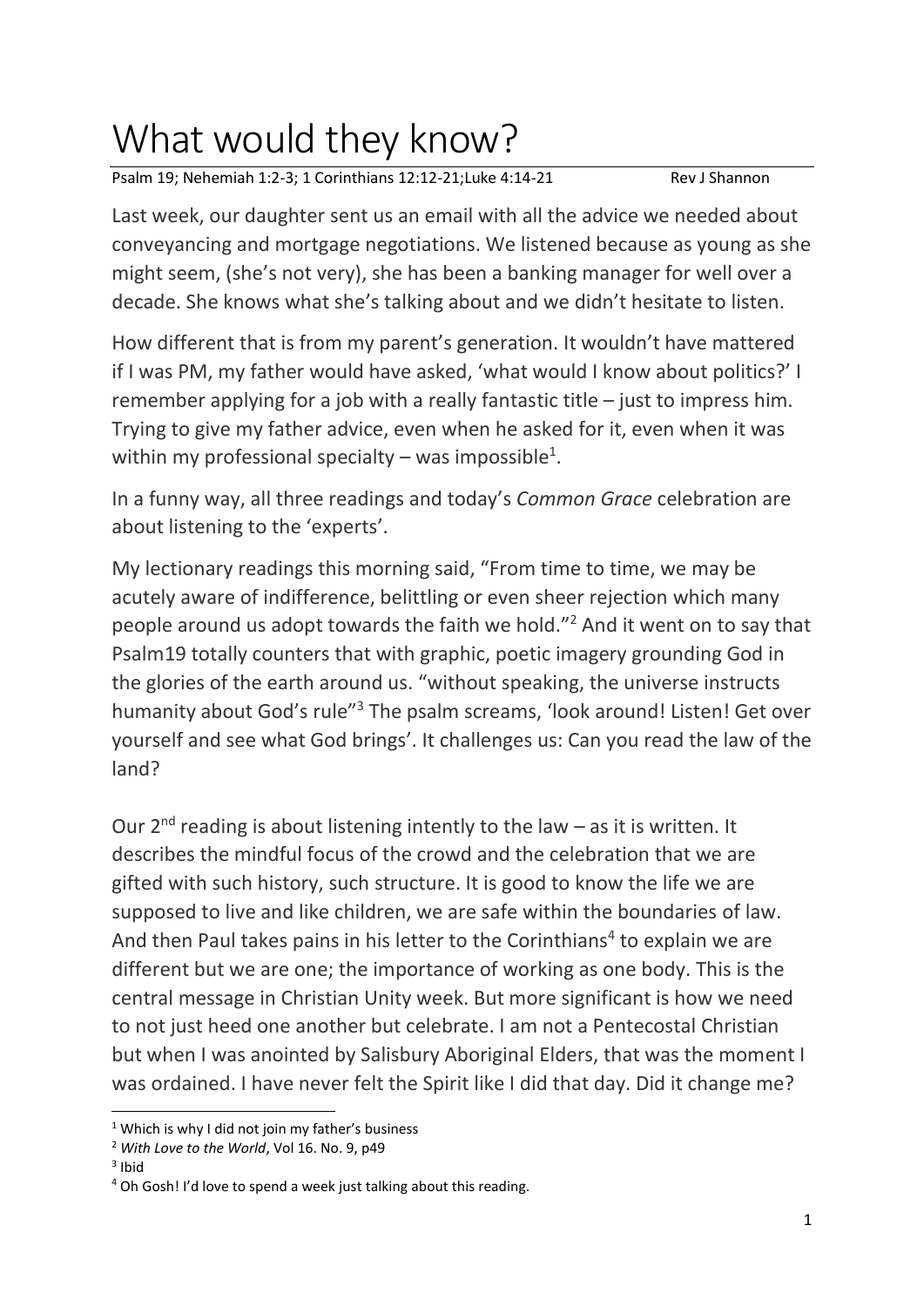Yes. Did it change my ministry, absolutely – which is why we are celebrating Common Grace today. From reading the law of the land to learning and burning – we *should* be listening to the experts. Like earth and sky, like hands and feet, they are right here with us. We have a chance to deepen our understanding of what it means to be Australian.

And in the last reading, Luke tells the story of Jesus returning to his village and is rejected or at least met with great scepticism. This story always reminds me of my father. I can just imagine the congregation looking askance at Jesus and saying, 'Joseph's boy? What would he know?'

Rejection or indifference are crimes in themselves. You might be wondering about why the me-too movement is persecuting bystanders as well as perpetrators but that is because we *knew*. We lived in a society where everyone knew who was a masher or a grabber but we did nothing about it other than warn some and avoid the bad guys when we could. Let's be honest, we knew and we did nothing about it.

Sasha Baron Cohen, the comedian, gave a very passionate and serious speech about the dangers of unfettered social media. He quoted a lot of statistics about how lies travel faster than truth and how damaging the platforms can be to social cohesion, mental health and our youth.<sup>5</sup> In the speech he said, "I know it's not very funny being a comedian talking about the Holocaust, but I think it's an interesting idea that not everyone in Germany had to be a raving antisemite for the atrocities to happen. He then quoted Ian Kershaw, a major historian of the Third Reich: 'The path to Auschwitz was paved with indifference'."

Apathy. Indifference.

We know our history. Even before it was taught in school, we knew about the Stolen Generation. We heard the local legends about massacres and poisonings. Every town I have ever lived in, every property visited had its own stories. This is not an argument about the history wars – it is about refusing indifference. Like the me-too people, we can't know these things and do nothing. We can't change the past anymore now than the New Testament can change the Old but they built on  $it$  – and so can we.

<sup>5</sup> He also said he was used to playing characters, speaking as himself was terrifying. I took some comfort from that.